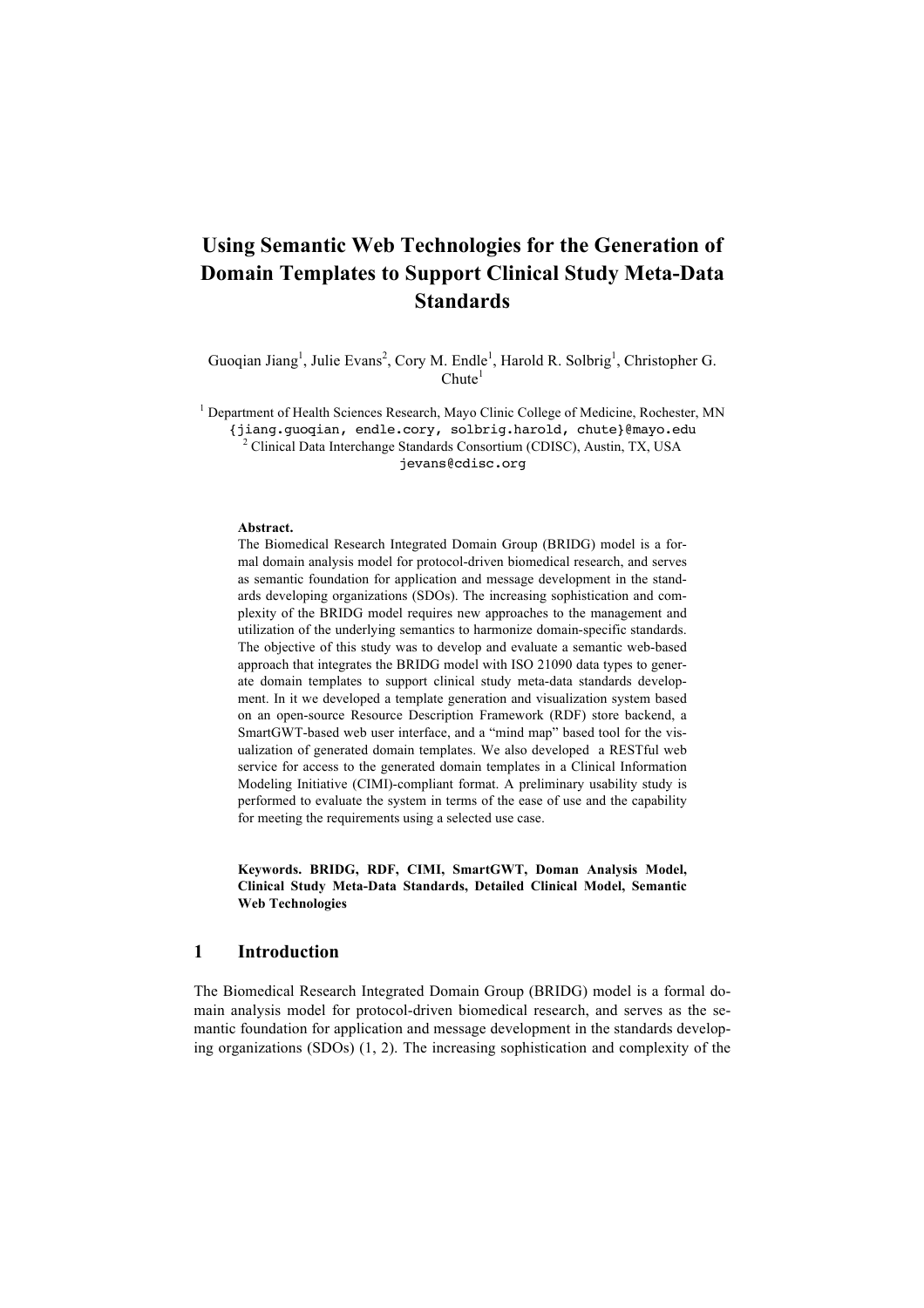BRIDG model requires new approaches to the management and utilization of the underlying semantics to harmonize domain-specific standards.

A typical use case for the BRIDG model comes from the Clinical Data Interchange Standards Consortium (CDISC) (3). CDISC initiated the **S**hared **H**ealth **A**nd Clinical **R**esearch **E**lectronic Library (SHARE) project to build "a global, accessible electronic library, which enables standardized data element definitions and richer metadata to improve biomedical research and its link with healthcare" (4). In it, CDISC envisioned integrated domain templates built from the classes and attributes from BRIDG model and ISO 21090 data types as a foundation the definition of research concepts in target therapeutic areas.

The CDISC SHARE approach to domain-specific templates has much in common with an international collaboration effort initiated by the Clinical Information Modeling Initiative (CIMI) (5), "an international collaboration that is dedicated to providing a common format for detailed specifications for the representation of health information content so that semantically interoperable information may be created and shared in health records, messages and documents" (6). While the domain templates defined in CDISC SHARE are focused on clinical research and CIMI is more focused on electronic health records (EHR) and secondary use of EHR data, we see the semantic interoperability of the two models is critical for predicable exchange of meaning between two or more systems in the area of health care and clinical research. We also believe that the emerging Semantic Web technologies based on World Wide Web Consortium (W3C) can provide much of the infrastructure and tools needed to accomplish this goal.

The W3C standards include the Resource Description Framework (RDF) and the Web Ontology Language (OWL) (7, 8), which provide a scalable framework for semantic data integration, harmonization and sharing. These technologies are beginning to appear in both clinical research and health care workspaces and have been leveraged in several notable projects, including the UK CancerGrid (9), the US caBIG (10) and the National Center of Biomedical Ontologies (NCBO) (11). The Semantic Web Health Care and Life Sciences (HCLS) Interest Group has been formed under the auspices of the W3C to develop, advocate for and support the use of the Semantic Web technologies across the domains of health care, life sciences, clinical research and translational medicine (12). In some of our previous studies, we explored the use of OWL to represent clinical study meta-data models such as HL7 Detailed Clinical Models (DCMs) (13) and the ISO/IEC 11179 model (14), and investigated a semantic web representation of the Clinical Element Model (CEM) for secondary use of the EHR data (15, 16).

The objective of this study was to develop and evaluate a semantic web-based approach that integrates BRIDG model with ISO 21090 data types to generate domain templates to support clinical study meta-data standards development. In it we developed a template generation and visualization system based on an open-source Re-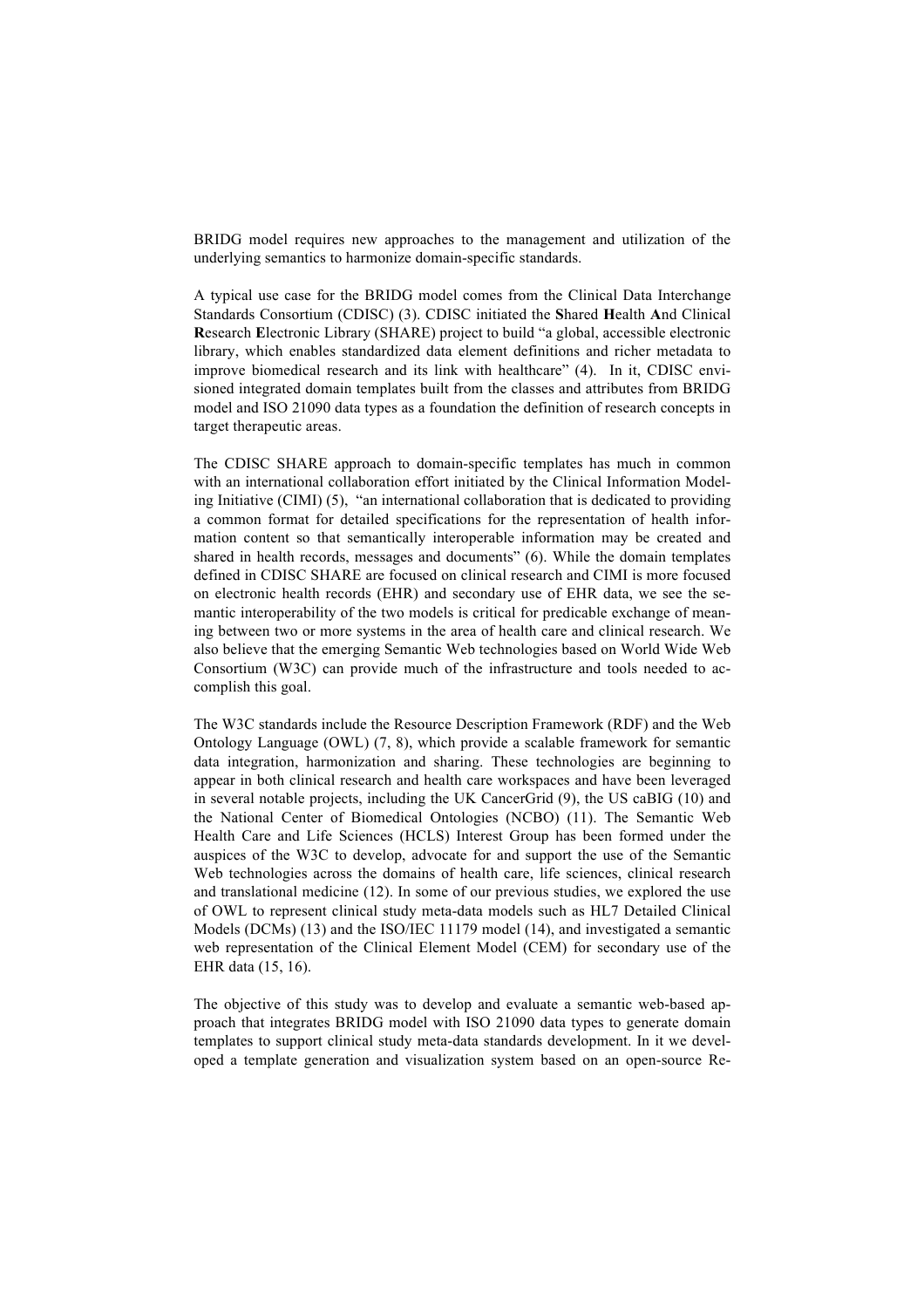source Description Framework (RDF) store backend, a SmartGWT-based web user interface, and a "mind map" based tool for the visualization of generated domain templates. We also created a RESTful web service for access to the generated domain templates in a Clinical Information Modeling Initiative (CIMI)-compliant format. A preliminary usability study is performed to evaluate the system in terms of the ease of use and the capability for meeting the requirements using a selected use case.

# **2 Background**

### **2.1 BRIDG Model**

In 2004, CDISC initiated the Biomedical Research Integrated Domain Group (BRIDG) in collaboration with HL7 and National Cancer Institute (NCI). The collaboration effort developed a domain analysis model that is a shared view of the dynamic and static semantics for the domain of protocol-driven research and its associated regulatory artifacts (1). The BRIDG model was based on the HL7 Development Framework. Multiple representations of the model were introduced in the BRIDG 3.0 release, including the canonical Unified Modeling Language (UML)–based representation, a HL7 Reference Information Model (RIM)-based representation and a ontological representation in a single OWL file. Fig. 1 shows BRIDG multiple-perspective representations in UML, HL7 RIM and OWL.



**Fig. 1.** BRIDG multiple-perspective representations in UML, HL7 RIM and OWL

### **2.2 CDISC Standards Development**

The mission of CDISC is "to develop and support global, platform-independent data standards that enable information system interoperability to improve medical research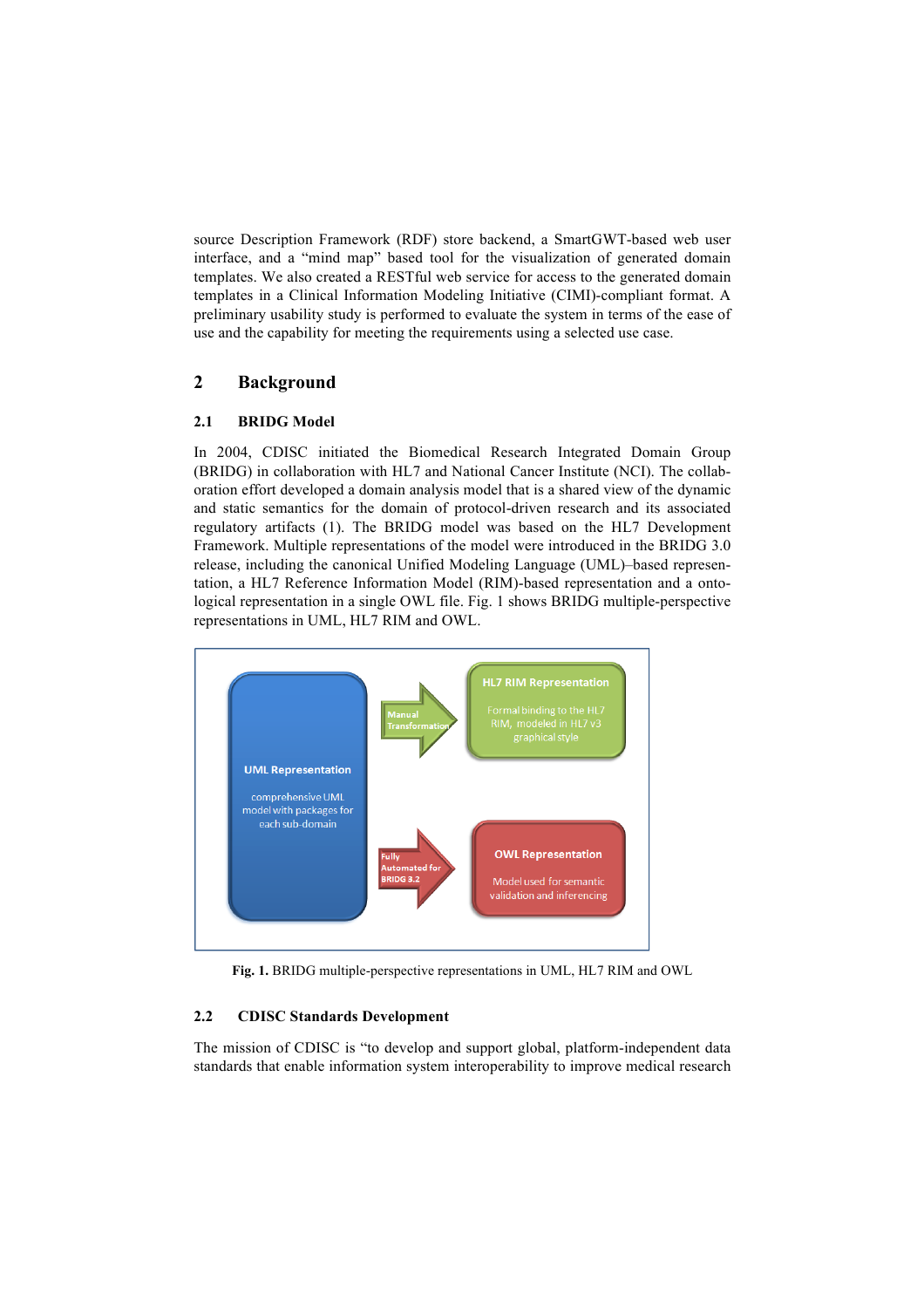and related areas of healthcare"(17). Over the past decade, CDISC has fulfilled its mission by publishing and supporting a suite of standards that enable the electronic interchange of data throughout the lifecycle of a clinical research study (18).

Specifically, CDISC has developed standards for use across the various points in the research study lifecycle:

- Planning: Protocol Representation Model Version 1, which includes Study Design, Eligibility Criteria and Clinical Trial Registration
- Data Collection:
	- o Clinical Data Acquisition Standards Harmonization (CDASH) for the collection of data through case report forms
	- o Operational Data Model (ODM) for the collection of operational data through electronic data exchange
	- o Laboratory Model (LAB) for the collection of clinical laboratory data through electronic data exchange
- Data Tabulations
	- o Study Data Tabulation Model (SDTM) for submission of human subject data to regulatory agencies
	- o Standard for the Exchange of Nonclinical Data (SEND) for submission of non-human subject data to regulatory agencies
- Statistical Analysis: Analysis Data Model (ADaM) for submission of statistical analysis data to regulatory agencies.

#### **2.3 Clinical Information Modeling Initiative**

The Clinical Information Modeling Initiatives (CIMI) was officially launched in July, 2011 with more than 23 participating organization. The initiative is established to "improve the interoperability of healthcare information systems through shared implementable clinical information models" (5). The principles of the CIMI include "1) CIMI specifications will be freely available to all. 2) CIMI is committed to making these specifications available in a number of formats. 3) CIMI is committed to transparency in its work and product." The goals of the CIMI include: 1) shared repository of detailed clinical information models; 2) a single formalism; 3) a common set of base data types; 4) formal bindings of the models to standard coded terminologies; and 5) repository is open and models are free for use at no cost. As of May 7, 2013, CIMI is finalizing its reference model specification that consists of a core reference model, a data value type model and a party model.

### **2.4 Semantic Web Technologies**

The World Wide Web Consortium (W3C) is the main international standards organization for the World Wide Web (7). Its goal is to develop interoperable technologies and tools as well as specifications and guidelines to realize the full potential of the Web. The W3C tools and specifications that we utilized in this study include the Resource Description Framework (RDF)(8), RDF Schema (RDFS)(19), the Web Ontology Language (OWL), OWL 2(20), the Simple Knowledge Organization System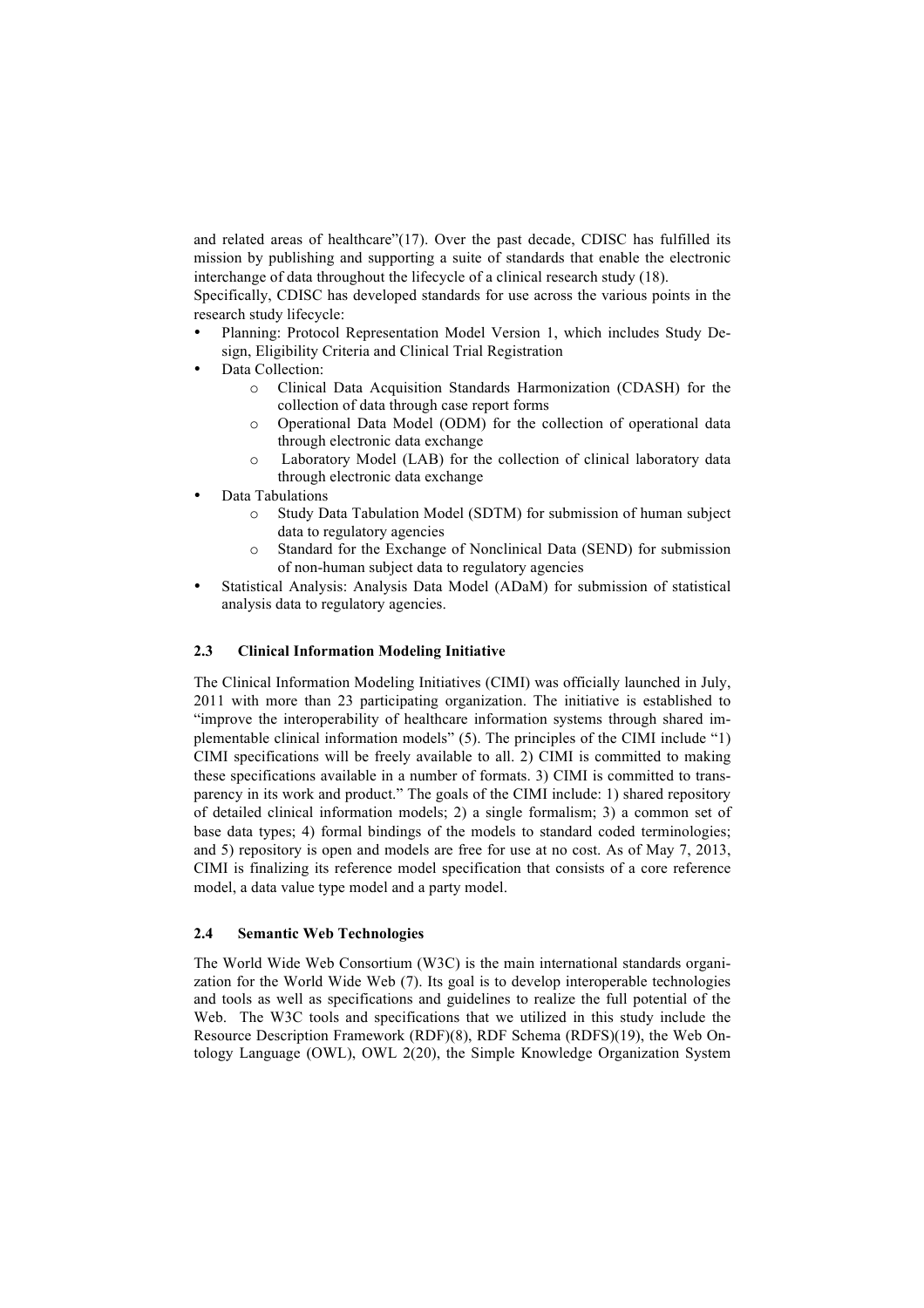(SKOS)(17), the SPARQL Protocol and RDF Query Language (SPARQL) (21), and the SPARQL Inference Notation (SPIN) (22) is a W3C Member Submission that can be used to represent SPARQL rules and constraints on Semantic Web models.

## **3 System Requirements**

The system requirements for this study were based on a CDISC SHARE project, in which building domain templates based on BRIDG model is an essential process for clinical study meta-data standards development. These requirements include:

- Selection from multiple BRIDG classes. For example, describing a measurement on a subject (such as vital signs, body temperatures) may include the BRIDG classes Defined Observation, Defined Observation Result, Performed Observation, Performed Observation Result and Reference Result.
- Selection of specific attributes from each selected BRIDG class. The attributes shall include the inherited attributes from its parent classes. For example when selecting attributes based on a BRIDG class Person, the inherited attributes (e.g., *name*, *birthDate*, etc.) from its parent class Biologic Entity shall be available for the selection.
- Specification of the subcomponents of the data type for a specific attribute of a BRIDG class. BRIDG attributes are associated with ISO 21090 data types, each of which has multiple components with its own data type, which may also be a complex. Using the BRIDG class Person as an example, the attribute *educationLevel-Code* has the data type *CD*. *CD*, in turn has a set of components including *code*, *displayName*, *codeSystem*, *codeSystemName*, *codeSystemVersion*, *valueSet*, etc. Each of which components has their own data type.
- Selection of attributes from the BRIDG classes that link to a selected BRIDG class through potential association relationships. For example, through the association "be reported by", the class Performed Observation links to a set of BRIDG classes including Subject, Healthcare Provider, Laboratory, Device, etc. The attributes from some of these associated classes may be selected and used for building a domain template.
- Provide a standard representation of generated templates, which is scalable for supporting downstream development and harmonization of clinical study meta-data standards.

### **4 System Architecture**

Fig. 2 shows the system architecture. The system comprises the following modules: 1) a normalization pipeline module; 2) a backend module that uses a RDF store; 3) a frontend module that includes a BRIDG model browser, a template generation mechanism and a mind map viewer for generated templates.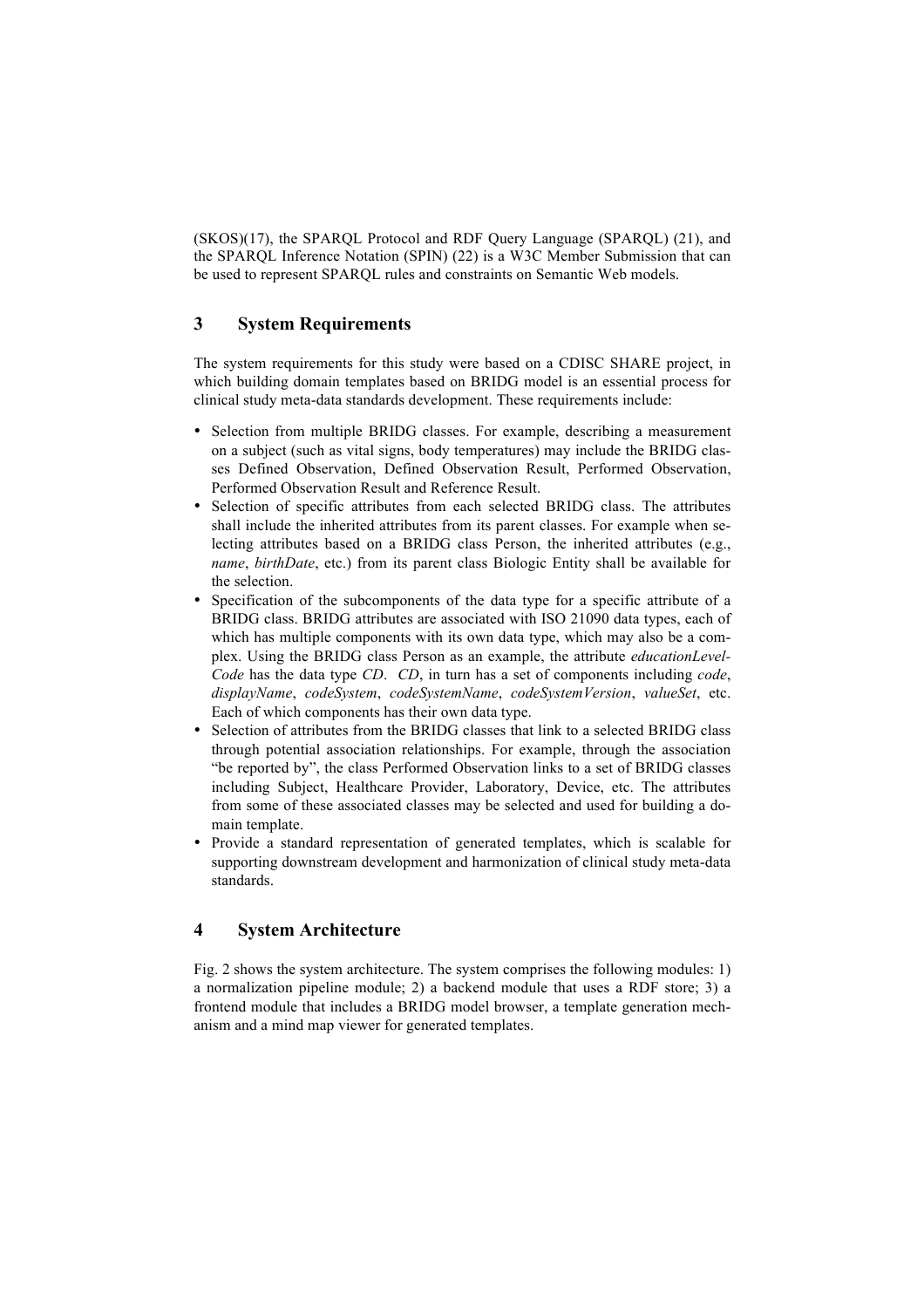

**Fig. 2.** A diagram illustrating the system architecture.

# **5 Implementation**

#### **5.1 Materials**

#### **BRIDG model in OWL.**

In the release of BRIDG version 3.2, an ontological perspective, i.e., OWL representation of BRIDG semantics is developed for BRIDG model. For this release, the scope of the OWL contents is limited to the information found in BRIDG UML model. In this study, we used the OWL rendering of BRIDG model that is publicly available from the release package of BRIDG 3.2 (1).

#### **HL7 V3 data types in OWL.**

The HL7 OWL project has published an initial draft of the Core HL7 V3 in OWL. The publicly available draft was released on January 2013 and can be downloaded from the HL7 OWL project web site (23) . In this study, we use the HL7 OWL rendering of HL7 V3 data types in place of the ISO 21090 equivalents.

#### **5.2 Backend Implementation**

We started with the 4store, an open source RDF store developed at Garlik (24). We then loaded the RDF image BRIDG model and HL7 V3 data types in OWL into two separate graphs. We also established a SPARQL endpoint that provides standard query services against the RDF store backend.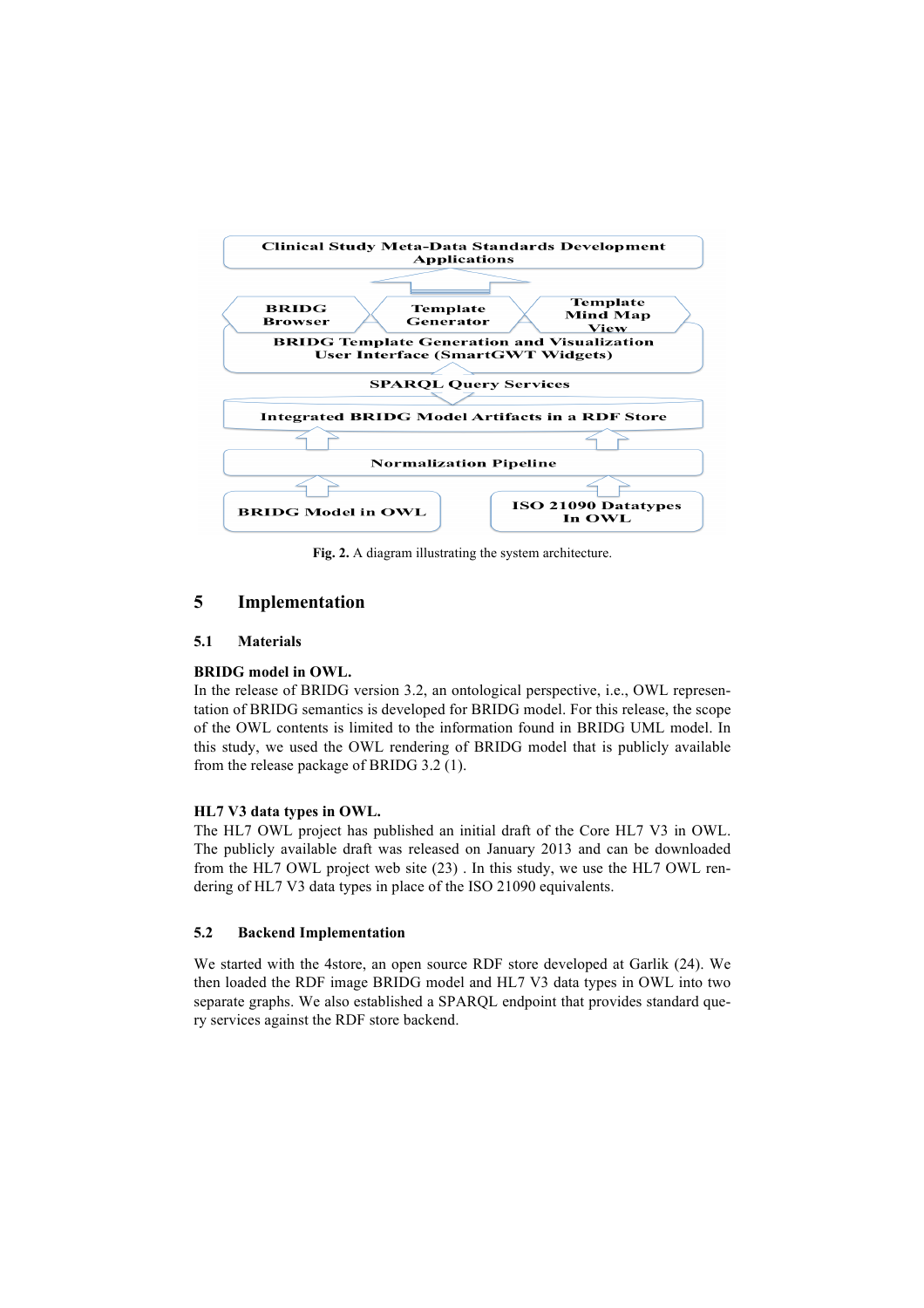To make all of the inherited attributes and associations explicit for each BRIDG class, we used Jena ARQ API-based script (25) that recursively retrieved the attributes and associations from parent classes of each BRIDG class and materialized them explicitly using two BRIDG predicates: *bridg:attributeProperty* and bridg:associationProperty. We also used a template, *spl:Attribute*, from the SPARQL Inference Notation (SPIN) to model the meta-data of each attribute and association, including the cardinality and a predicate *bridg:isInherited* indicating whether the target attribute or association is inherited or not. Fig. 3 shows an example of the flattened representation for an association and an attribute of the BRIDG class *Person*. Following this, we combined the namespaces used for the HL7 V3 data types and the OWL renderings of the BRIDG models.

```
bridg: Person
```

```
owl:Class
a
rdfs:label "Person" ;
rdfs:subClassOf bridg:BiologicEntity ;
bridg:associationProperty
                  spl:Attribute ;
        ^{a}rdfs:comment "(function as) performedResearchStaff (0-*)"^^xsd:string ;
          spl:minCount 0;
          bridg:isInherited "false"^^xsd:boolean;
          spl:valueType bridg:ResearchStaff ;
          spl:predicate <http://www.bridgmodel.org/owl#Person.performedResearchStaff>
        1<sub>1</sub>bridg:attributeProperty
                  spl:Attribute;
        ^{a}rdfs:comment "administrativeGenderCode CD(0-1)"^^xsd:string;
          spl:maxCount 1 :
          spl:minCount 0 :
          bridg:isInherited "true"^^xsd:boolean ;
          spl:valueType dt:CD
          spl:predicate <http://www.bridgmodel.org/owl#BiologicEntity.administrativeGenderCode>
        1.
```
**Fig. 3.** An example of flattened representation for an association and an attribute of the BRIDG class Person using a SPIN template.

#### **5.3 Frontend Implementation**

*5.3.1 Building a BRIDG model browser and a template generation mechanism* We developed a BRIDG model browser as is a web application based on the Smart-GWT API (26). SmartGWT is a Google Web Toolkit (GWT)-based framework that allows users to utilize its comprehensive widget library for user interface development.

The browser displays a hierarchical tree of BRIDG classes (see Fig. 4). For each class, the browser displays a meta-data structure comprising Children, Attributes and Associations, which streamlined those meta-data associated with each class. We defined a set of SPARQL queries to retrieve the children, attributes and associations for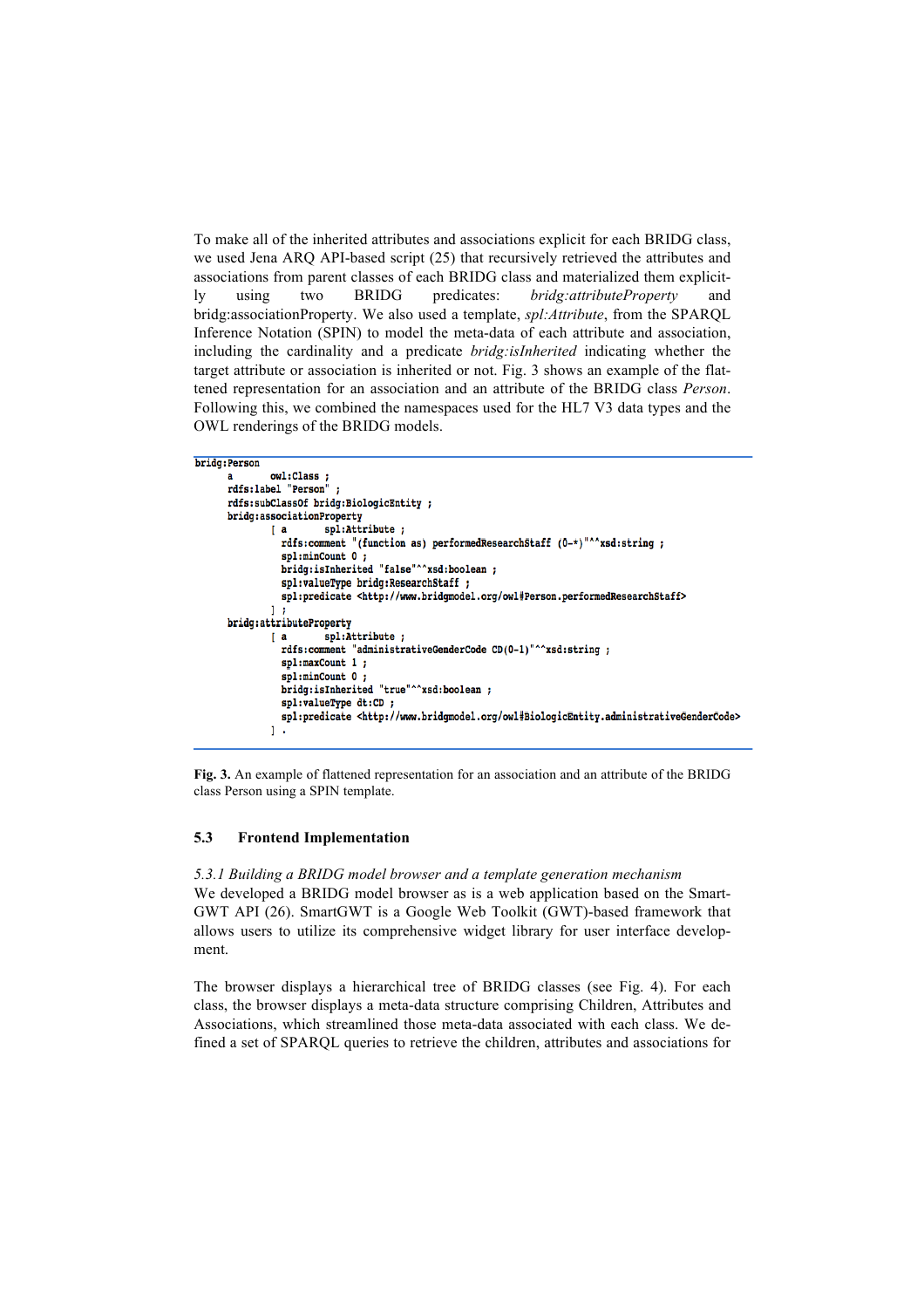each class. Fig. 5 shows a SPARQL query to retrieve all attributes associated with the BRIDG class *Person*.



**Fig. 4.** A customized BRIDG model browser with a meta-data structure for each class. In the left hand panel, a hierarchical tree of BRIDG classes is displayed. In the right upper part, it displays nested sub-components and their selection for the data type (i.e., CD) of an attribute Person.maritalStatusCode. In the right lower part, it displays the associations of the class Person.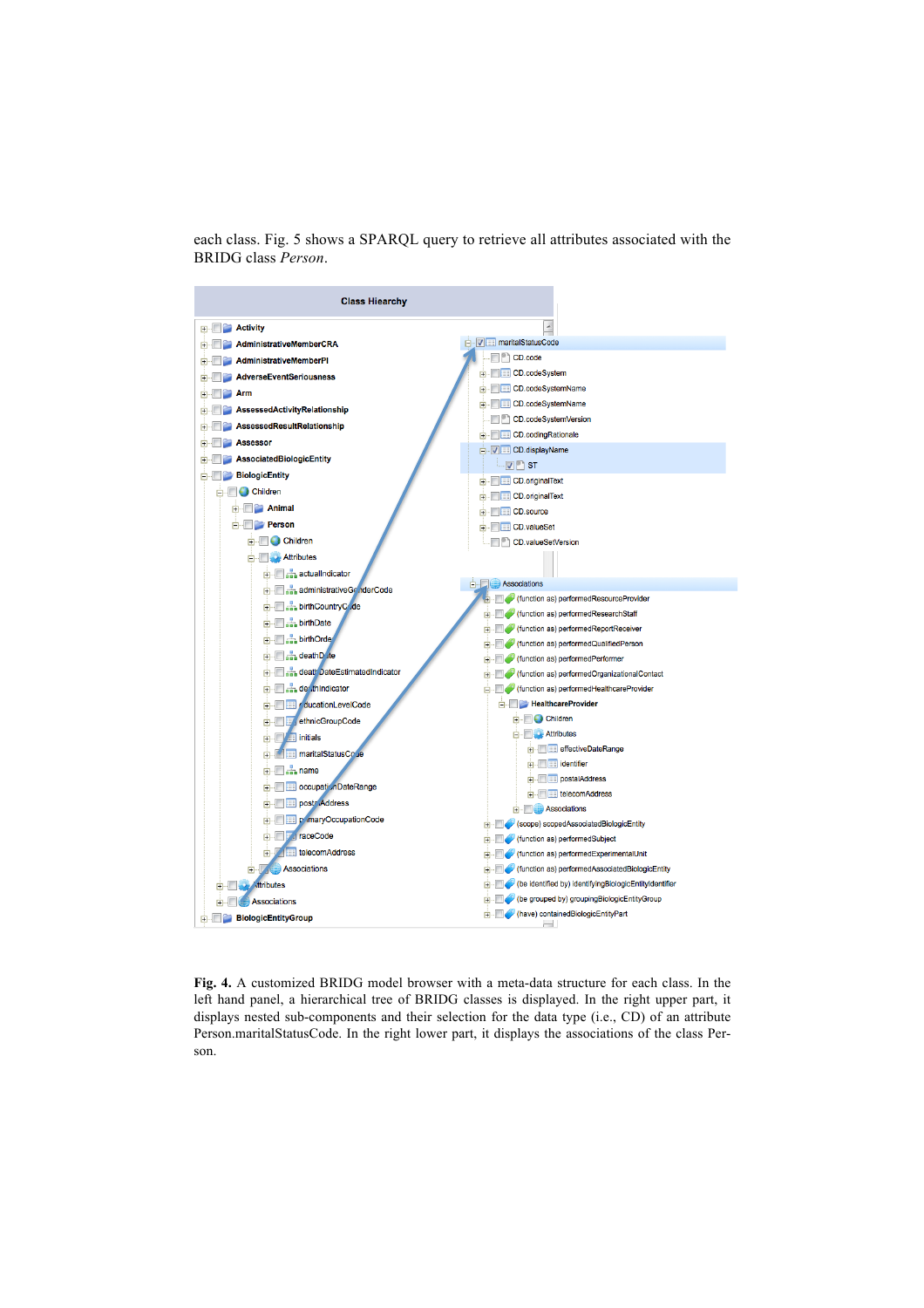```
PREFIX rdfs:
                <http://www.w3.org/2000/01/rdf-schema#>
PREFIX rdf:
                <http://www.w3.org/1999/02/22-rdf-syntax-ns#>
PREFIX owl:
                <http://www.w3.org/2002/07/owl#>
PREFIX bridg:
                <http://www.bridgmodel.org/owl#>
                <http://www.hl7.org/owl/iso-dt-2.0#>
PREFIX dt:
PREFIX spl:
                <http://spinrdf.org/spl#>
PREFIX skos:
                <http://www.w3.org/2004/02/skos/core#>
SELECT DISTINCT ?attribute ?label ?definition ?isInherited ?datatype
WHERE {
       bridg: Person bridg: attributeProperty ?attributeProperty .
       ?attributeProperty bridg:isInherited ?isInherited .
       ?attributeProperty spl:valeType ?datatype .
       ?attributeProperty spl:predicate ?attribute .
       ?attribute rdfs:label ?label .
       ?attribute skos:definition ?definition .
- 1
```
**Fig. 5.** A SPARQL query to retrieve all attributes associated with the BRIDG class *Person*.

If a BRIDG class has children, they will be displayed under the folder Children. The Attributes folder displays all inherited and non-inherited attributes and their data types. Separate icons are used to differentiate which attributes are local vs. inherited. The sub-components are displayed for complex data types. As an example, the upper right corner of Fig. 5 shows the sub-components of the data type *CD* for the attribute *maritalStatusCode*. Data type sub-component can be expanded to display interior data types.

The Associations folder shows all inherited and non-inherited with icons representing their inheritance status. The associated class will be displayed and it can be expanded to show its corresponding structure. The lower right hand of Fig. 5 shows the expansion of the Associations folder for the class Person.

We also developed a template generation mechanism by allowing selection of specific elements the BRIDG model browser. A target template can be constructed from the attributes (including data type components) from one or more BRIDG classes. Based on the system requirements, a set of rules is applied when users make their selections that are based on the system requirements. The upper right hand part of Fig. 5 shows the user selecting the data type *ST* data type of the *CD.displayName* component with the full path of the selected attribute used as the attribute name: *Person.maritalStatusCode.CD.displayName.ST.* 

A generated template with a set of selected attributes (including data type components) can be rendered as a "mind map". We use the Freemind browser (27) to display a target mind map.

*5.3.3 A CIMI-compliant Semantic Web Representation of Generated Domain Templates.*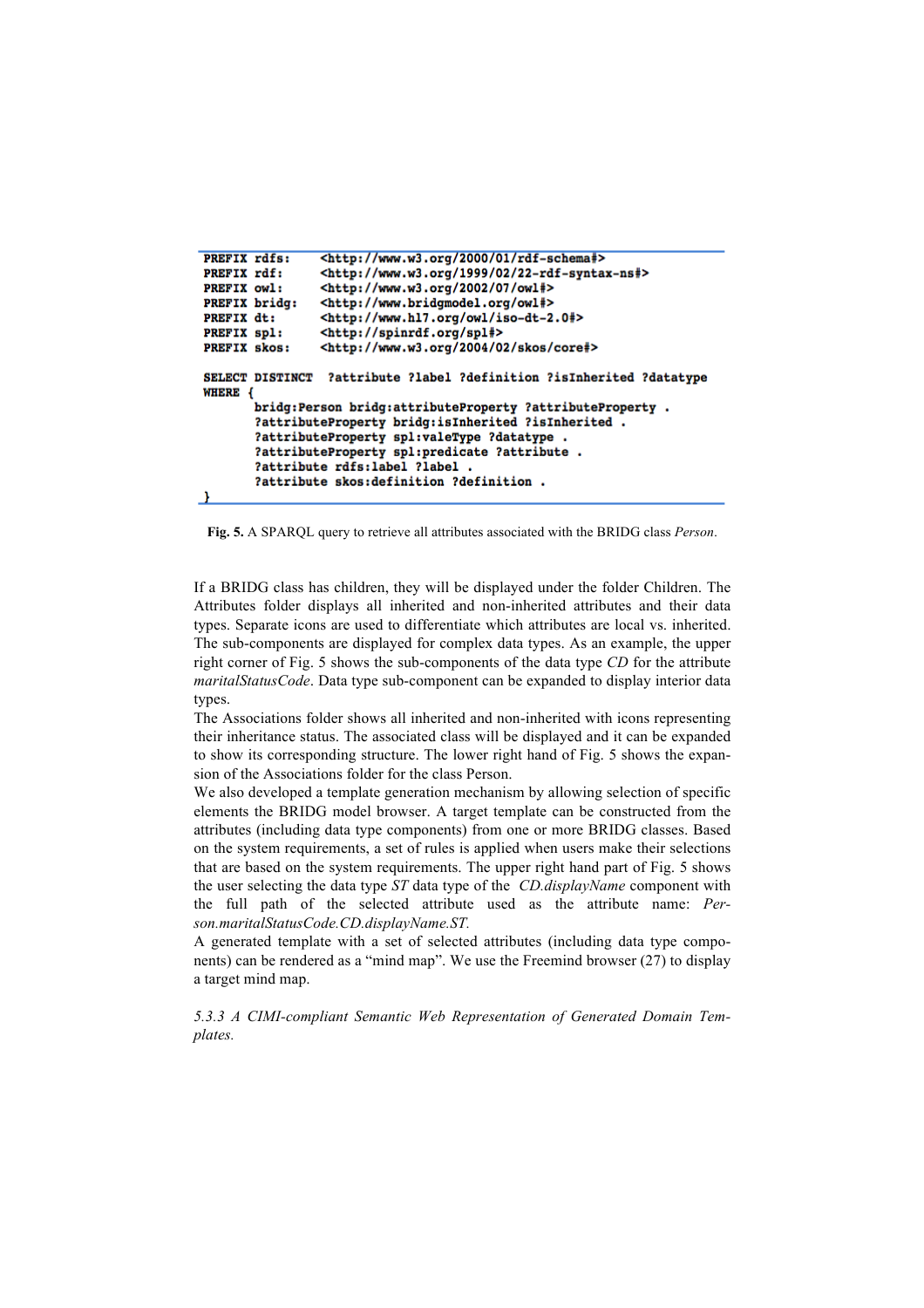We created a mapping between CDISC standard objects and CIMI reference model elements.. In it a domain template corresponds to the CIMI element *ENTRY* and the component BRIDG classes and BRIDG attributes correspond to the CIMI element *CLUSTER* and *ELEMENT* respectively. Using this mapping, we were able to create a CIMI-complaint Semantic Web representation for generated BRIDG domain templates. Fig. 6 shows an example of a CIMI-compliant Semantic Web representation for a domain template generated from the BRIDG class *AdverseEventSeriousness*. As illustrated, we used the signatures from the CIMI reference model, such as cimi:*ENTRY*, cimi:*CLUSTER*, cimi:*ELEMENT*, and cimi:CLUSTER.item. We also used the SPIN template *spl:attribute* to model the meta-data of each selected attribute including the cardinality.

We then developed the REST ful web service that provides programmatic and browser access to the CIMI representations of the domain templates. As an example, the following URL will return the CIMI-compliant content of the *AdverseEventSeriousness* domain in Turtle format as shown in Fig. 6.

#### **6 System evaluation**

We performed a preliminary evaluation on the system in terms of the usability and the capability of meeting the system requirements as described in the Section 3. For the evaluation design, we created a use case test script that describes the use case of generating a template "Measurement on a Subject". The target of the use case is to develop a template that covers 5 BRIDG classes, 20 BRIDG attributes and 5 BRIDG associations. We recruited three reviewers: one reviewer (JE, a co-author) from CDISC SHARE team who has extensive expertise on BRIDG model and clinical study metadata standard development, and two other reviewers who are biomedical informatics researchers. We arranged a teleconference meeting and introduced the background of the project and demonstrated the basic features and usages of our frontend widgets to them. We made the web application accessible to the three reviewers who followed the test script to build a template for the target use case. After they completed, the three reviewers are asked to answer the evaluation questions in a 1-5 scale, in which 1 stands for "Strongly disagree", 2 for "disagree", 3 for "neutral", 4 for "agree" and 5 for "Strongly agree". The preliminary results indicated that all three reviewers had very positive responses for the evaluation questions. The reviewers also provided free-text feedback on the system. Some of comments include 1) the suggestion to add a search button for users who look for a particular class and attribute; 2) the suggestion that the icon used for the folder Children could be misleading and confusing; 3) the issues for displaying Freemind map in different browsers; 4) the suggestion of allowing multiple ways to de-select an attribute; 5) the suggestion of allowing to reload the generated template for modification; 6) the suggestion of allowing to constrain the data type of ANY in a specific data type.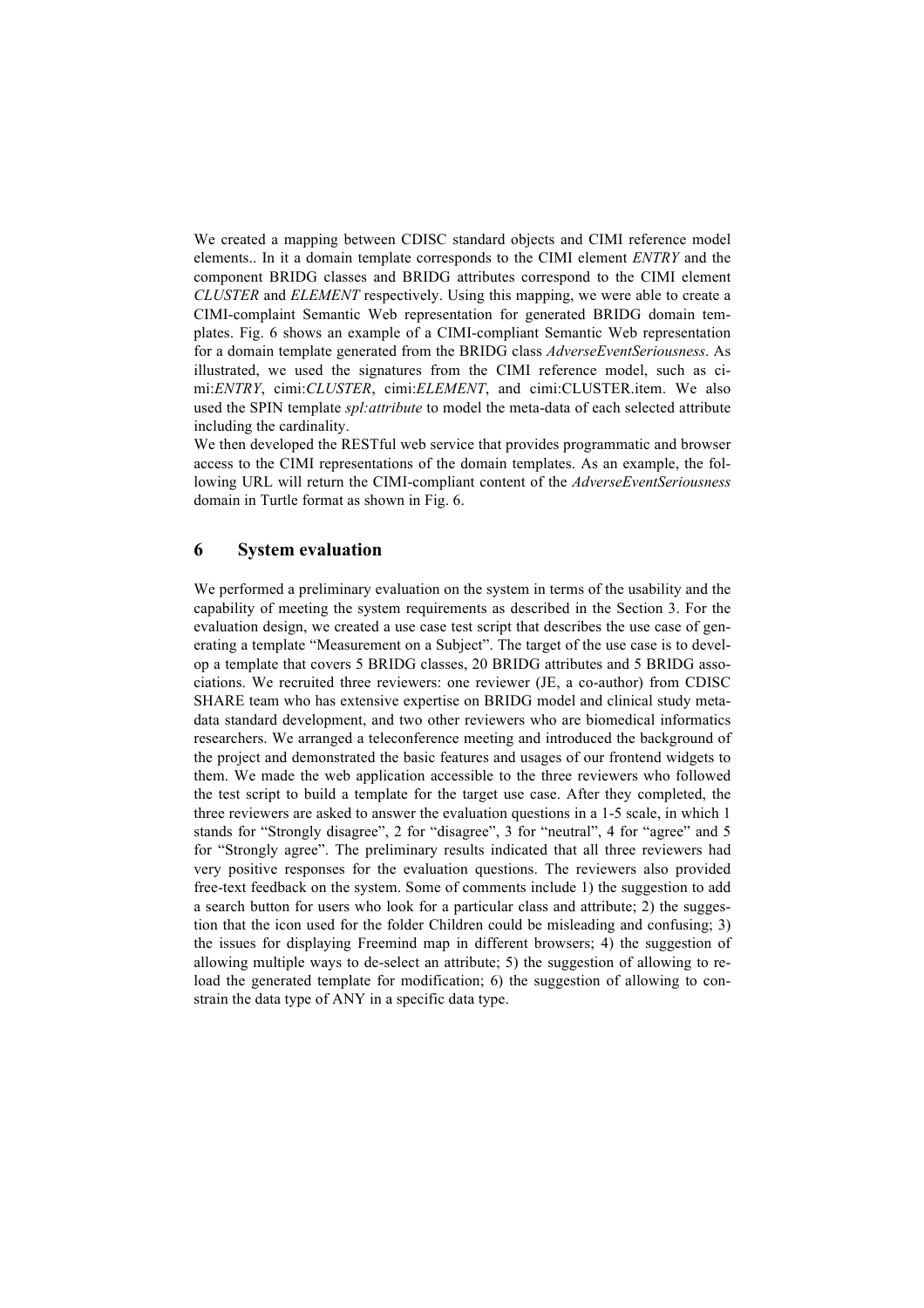```
\label{thm:main} $$ \chttp://www.w3.org/2000/01/raf-schema*}\chttp://www.w3.org/2000/01/raf-schema*}\chttp://www.w3.org/g1#)\chttp://www.w3.org/2001/XBchema*}\chttp://www.w3.org/2002/07/owl*}\chttp://www.w3.org/2002/07/owl*}\chttp://www.w3.org/1999/02/22-rdf-syntax-nsf}\chttp://www.w3.org/1999/02/22-rdf-syntax-nsf}\chttp://www.n3.org/1999/02/22-rdf-syntax-nsf}\chttp://www.h3.org@prefix dt:
@prefix dt:<br>@prefix rdfs:<br>@prefix spl:<br>@prefix soi:<br>@prefix spin:
@prefix rdf:
@prefix bridg:
                                                  <http://opencimi.org/rm#> .<br><http://opencimi.org/rm#> .
Rorefix cimi:
 @prefix skos:
\begin{minipage}[c]{0.03\textwidth} \begin{minipage}[c]{0.03\textwidth} \begin{itemize} \begin{itemize} \begin{itemize} \begin{itemize} \end{itemize} \end{itemize} \end{itemize} \end{minipage} \begin{minipage}[c]{0.03\textwidth} \begin{itemize} \end{itemize} \end{minipage} \begin{minipage}[c]{0.03\textwidth} \begin{itemize} \end{itemize} \end{minipage} \begin{minipage}[c]{0.03\textwidth} \begin{itemize} \end{itemize} \end{minipage} \begin{minipage}[c]{0.03\textwidth} \begin{itemize} \end{itemize}cimi: constrains bridg: AdverseEvent
                  <http://opencimi.org/rm#CLUSTER.item>
                                               %PROLEN..org/EMBCLUSTER..1CEMP<br>a cimi:CLUSTER, spl:attribute ;<br>rdfs:comment "AdverseEventSeriousness"^^xsd:string<br>rdfs:label "AdverseEventSeriousness"^^xsd:string ;
                                        \begin{bmatrix} a \end{bmatrix},<br>"^^xsd:string ;<br>^~~d:string ;
                                               xus:.asert Adverterior Controllers and Schip://opencine.org/rm#CLUSTER.item><br>
(a cimi:ELEMENT , spl:Attribute ;<br>
[a cimi:ELEMENT , spl:Attribute ;<br>
rdfs:comment "date"^xsd:string ;<br>
rdfs:label "date"^xsd:string ;
                                                                            spl:maxCount 1 ;
                                                                             spl:minCount 0
                                                                           \begin{array}{c} \texttt{!} \\ \texttt{!} \\ \texttt{!} \\ \texttt{!} \\ \texttt{!} \\ \texttt{!} \\ \texttt{!} \\ \texttt{!} \\ \texttt{!} \\ \texttt{!} \\ \texttt{!} \\ \texttt{!} \\ \texttt{!} \\ \texttt{!} \\ \texttt{!} \\ \texttt{!} \\ \texttt{!} \\ \texttt{!} \\ \texttt{!} \\ \texttt{!} \\ \texttt{!} \\ \texttt{!} \\ \texttt{!} \\ \texttt{!} \\ \texttt{!} \\ \texttt{!} \\ \texttt{!} \\ \texttt{!} \\ \texttt{!} \\ \texttt{!} \\ \textttpenonn.org/mm#Lubuskx.item><br>a cimi:ELEMENT, spl:Attribute ;<br>rdfs:comment "describes AdverseEvent(1-1)"^^xsd:string ;<br>rdfs:label "describes"^^xsd:string ;<br>spl:maxCount 1 ;<br>spl:minCount 1 ;
                                                                      r a
                                                                            spl:predicate <http://www.bridgmodel.org/owl#AdverseEventSeriousness.describedAdverseEvent>
                                                                            spl:valueType bridg:AdverseEvent
                                               \label{thm:main} $$ \Sth\left(\begin{array}{c|c} \mathsf{CUISTER}.\mathsf{item}\right) \quad \text{inif } \mathsf{RUISTER} \text{ is a similarly independent.} $$ \mathsf{R}:\mathsf{R}:\mathsf{H}\to\mathsf{R} \quad \text{inif } \mathsf{R} \quad \text{if } \mathsf{R}:\mathsf{H}\to\mathsf{H} \quad \text{if } \mathsf{R} \end{array} \right) \quad \text{and} $$% = 1. mar Count 1<br>spl:maxCount 1<br>spl:maxCount 1<br>spl:maxCount 1<br>spl:predicate <http://www.bridgmodel.org/owl#AdverseEventSeriousness.code>
                                                                            spl:valueType dt:CD
                                                                     \overline{1}cimi: constrains bridg: AdverseEventSeriousness
                                        \mathbf{I}
```
**Fig. 6.** A CIMI-compliant Semantic Web representation in the Turtle format for a domain template generated from the class AdverseEventSeriousness.

# **7 Discussion**

In this study, we designed, developed and evaluated a BRIDG-based domain template generation and visualization system for supporting clinical study meta-data standards development. We consider that the system and approach developed in this study are significant in both domain specific perspective and technical perspective.

### **7.1 Domain specific significance**

The system requirements were derived directly from a real-world CDISC SHARE project (4), which demonstrated that a scalable mechanism for accessing and modular use of BRIDG model elements is essential for supporting meta-data standards development. With the increasing complexity of BRIDG model, the BRIDG development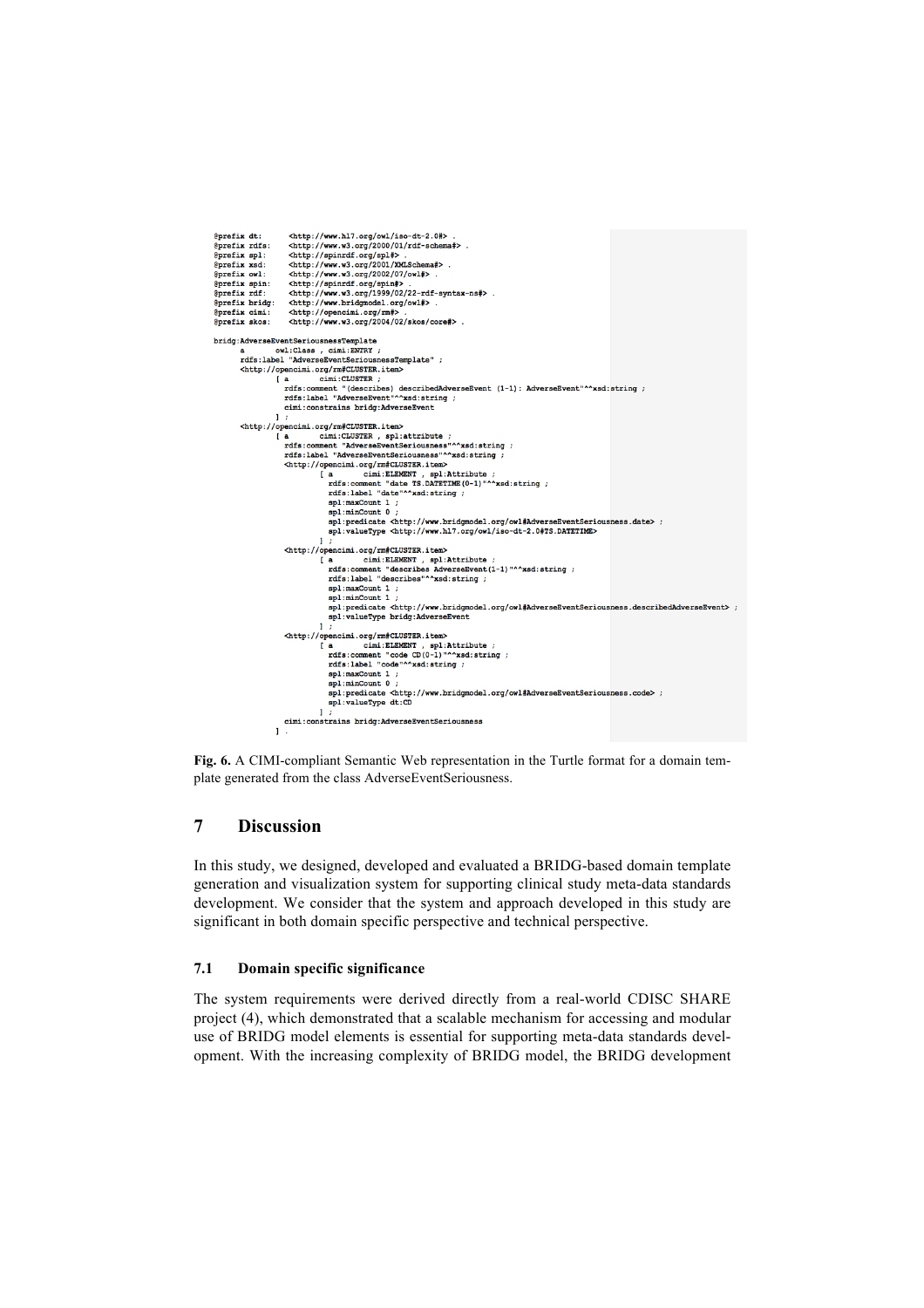team has made efforts to deal with the scalability issue. One example is the six subdomains views, Adverse Event, Common, Protocol Representation, Regulatory, Statistical Analysis, and Study Conduct, which help domain experts to navigate subsets of the domain semantics. In addition, multiple representations as described in the Background section are used to meet the requirements from different use cases. In this study, we focused on the domain template generation use case and developed a customized BRIDG browser that allow the standards developer interact with the BRIDG model elements. Specifically, we streamlined the meta-data for each BRIDG class using a meta-data structure of Children, Attributes and Associations. The preliminary evaluation demonstrated the positive results in terms of the ease of use and the capability to meet the system requirements. In addition, the generated domain templates can be rendered in a Mind Map view, which has been widely used in the standards development community. Furthermore, we developed a CIMI-compliant Semantic Web representation for the generated domain templates, providing a modular representation for a specific domain exposed as a standard RESTful service as well as enabling semantic harmonization with other CIMI-compliant models, potentially developed from different contexts.

#### **7.2 Technical significance**

Semantic Web technologies played a critical role in the system design and development. First, the RDF data model and the triple store technology enabled data integration of BRIDG model and ISO 21090 data type model. All BRIDG attributes have defined data types based on ISO 21090. For those complex data types, they have multiple components. Some of the components of a complex data type are required for a domain template. For example, the *CD* data type has the components *valueSet* and *valueSetVersion* that can be used for the valueset binding. Utilizing the Semantic Web OWL/RDF version of the two models, we were able to seamlessly link the data type defined for each BRIDG attribute with their components defined in the ISO 21090 data type model. Note that we unified the namespaces used for the data types in the two models for the integration purpose.

Second, the subsumption property, *rdfs:subClassOf,* asserted in the OWL/RDF version of BRIDG model provides an elegant way to compute and retrieve the inherited attributes and associations from parent classes for a BRIDG class. BRIDG model is authored in the UML, in which a child class should inherit all asserted attributes/associations from their parent classes from the perspective of object-oriented model. Being able to browse and select the inherited attributes/associations is one of key system requirements for domain template generation. As part of normalization pipeline, we retrieved and materialized all inherited attributes/associations for each BRIDG class, which streamlined the meta-data of each BRIDG class and made the attributes selection straightforward to users.

Third, a SPARQL endpoint was established to provide standard SPARQL query services for accessing the content of BRIDG model artifacts. We defined a set of SPARQL queries to extract the meta-data for each BRIDG class. We found that the normalization pipeline as we implemented was very helpful to simplify the query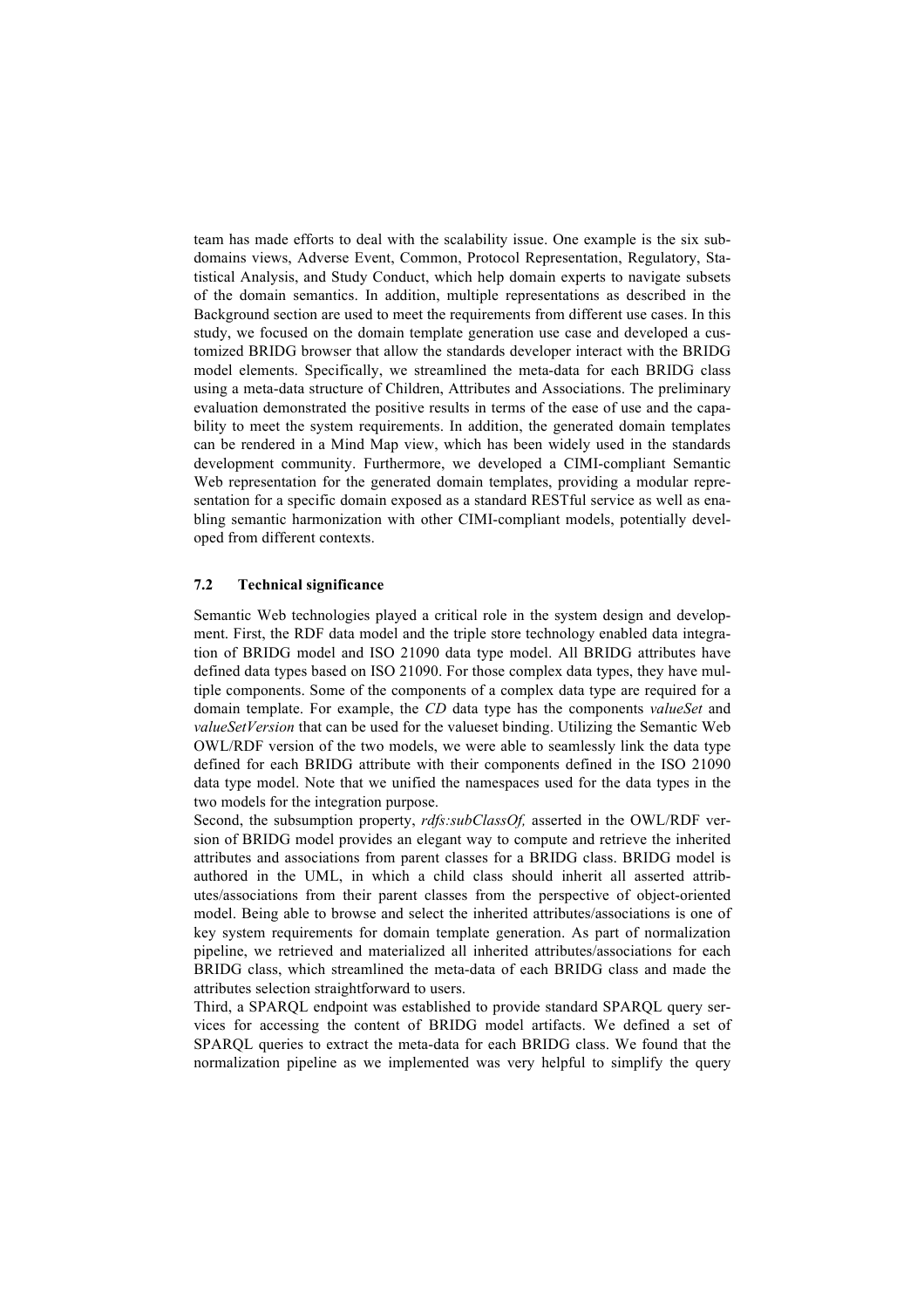building. For example, as we materialized the inherited attributes and associations for each BRIDG class, building the SPARQL queries for retrieving this kind of meta-data was simplified. In addition, the SPARQL endpoint based on 4store implementation supports SPARQL 1.1 feature, which enables the storage and update of generated domain templates with their provenance information and provides potential for future authoring application development.

Fourth, a CIMI-compliant Semantic Web representation was developed for representing the generated domain templates and the signatures from the CIMI reference model were used. As we mentioned above, the CIMI is finalizing its reference model. A Semantic Web representation of CIMI reference model and its compliant clinical information models is one of key tasks envisioned by the CIMI community. We consider that our current efforts in this study would provide useful experiences and test cases for the CIMI community. In addition, we used a SPIN template to represent the meta-data of an attribute in a domain template. The SPIN framework is designed to represent the SPARQL rules and constraints in Semantic Web models. SPARQL rules are a collection of RDF vocabulary that builds on the W3C SPARQL standard to let us define new functions, stored procedures, constraint checking, and inference rules for semantic web models. The rules are all stored using object-oriented conventions and the RDF and SPARQL standards. We consider that the SPIN framework would provide a natural way to represent the constraints and rules in a CIMI-compliant model and enable an automatic mechanism for model validation and consistency checking.

#### **7.3 Limitations and future study**

There are several limitations in the study. First, a more rigorous evaluation from a panel of domain experts from broader communities would be helpful in the future. The system will be iteratively enhanced based on the feedback from the evaluators. For example, the search functionality would be helpful to allow users to find a target class/attribute more quickly. Second, the system evaluation was limited to the ease of use and the capability to meet those basic requirements. We have not evaluated the system in terms of the CIMI conformance for generated domain templates. We are actively working with the CDISC SHARE and CIMI communities to review the current prototype representation. One of main tasks is to develop the mappings between the ISO 21090 data types used in the BRIDG model and the data type defined in the CIMI reference model.

## **8 Conclusion**

In summary, we developed and evaluated a Semantic Web –based approach that integrates the artifacts from both BRIDG model and ISO 21090 model and enables a domain template generation mechanism for supporting clinical study meta-data standards development. The prototype of the study will be accessible soon from the website at http://informatics.mayo.edu/bridgmodel. We demonstrated that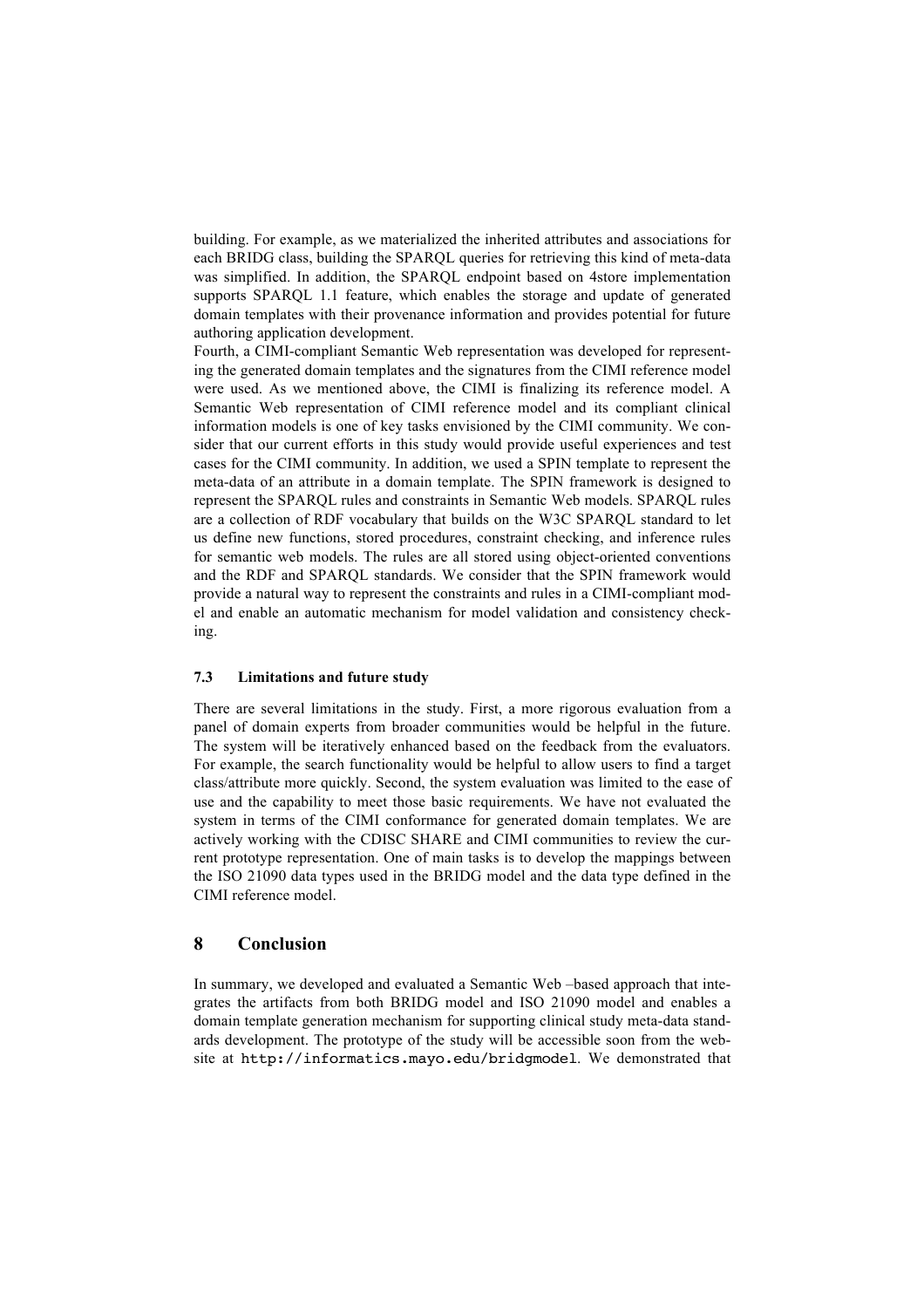Semantic Web technologies provide a scalable infrastructure and have great potentials to enable computable semantic interoperability of models in the area of both health care and clinical research.

**Acknowledgements:** The authors thank Dr. Chunhua Weng from Columbia University and Dr. Cui Tao from Mayo Clinic who participated in the evaluation. The authors also thank the technical support from Mr. Craig Stancl from Mayo Clinic. The study is supported in part by the SHARP Area 4: Secondary Use of EHR Data (90TR000201).

# **9 References**

1. The Biomedical Research Integrated Domain Group (BRIDG) Model [cited 2012 November 19, 2013]. Available from: http://www.bridgmodel.org/.

2. Fridsma DB, Evans J, Hastak S, Mead CN. The BRIDG project: a technical report. J Am Med Inform Assoc. 2008;15(2):130-7. Epub 2007/12/22. doi: M2556 [pii]

10.1197/jamia.M2556. PubMed PMID: 18096907; PubMed Central PMCID: PMC2274793.

3. The CDISC [November 6, 2012]. Available from: http://www.cdisc.org/.

4. The CDISC CSHARE [May 15, 2013]. Available from: http://www.cdisc.org/cdisc-share.

5. The Clinical Information Modeling Initiative (CIMI) [cited 2012 November 6, 2012]. Available from: http://informatics.mayo.edu/CIMI/index.php/Main\_Page.

6. CIMI – initial public statement [cited 2012 November 6, 2012]. Available from: http://omowizard.wordpress.com/2011/12/14/cimi-initial-public-statement/.

7. Huff SM, Rocha RA, McDonald CJ, De Moor GJ, Fiers T, Bidgood WD, Jr., et al. Development of the Logical Observation Identifier Names and Codes (LOINC) vocabulary. Journal of the American Medical Informatics Association : JAMIA. 1998;5(3):276-92. Epub 1998/06/03. PubMed PMID: 9609498; PubMed Central PMCID: PMC61302.

8. Dolin RH, Huff SM, Rocha RA, Spackman KA, Campbell KE. Evaluation of a "lexically assign, logically refine" strategy for semi-automated integration of overlapping terminologies. Journal of the American Medical Informatics Association : JAMIA. 1998;5(2):203-13. Epub 1998/04/03. PubMed PMID: 9524353; PubMed Central PMCID: PMC61291.

Davies J, CGibbons J, Harris S, Crichton C. The CancerGrid Experience: Metadata-Based Model-Driven Engineering for Clinical Trials. Science of Computer Programming. 2012.

10. Komatsoulis GA, Warzel DB, Hartel FW, Shanbhag K, Chilukuri R, Fragoso G, et al. caCORE version 3: Implementation of a model driven, service-oriented architecture for semantic interoperability. J Biomed Inform. 2008;41(1):106-23. Epub 2007/05/22. doi: S1532-0464(07)00029-9 [pii]

10.1016/j.jbi.2007.03.009. PubMed PMID: 17512259; PubMed Central PMCID: PMC2254758.